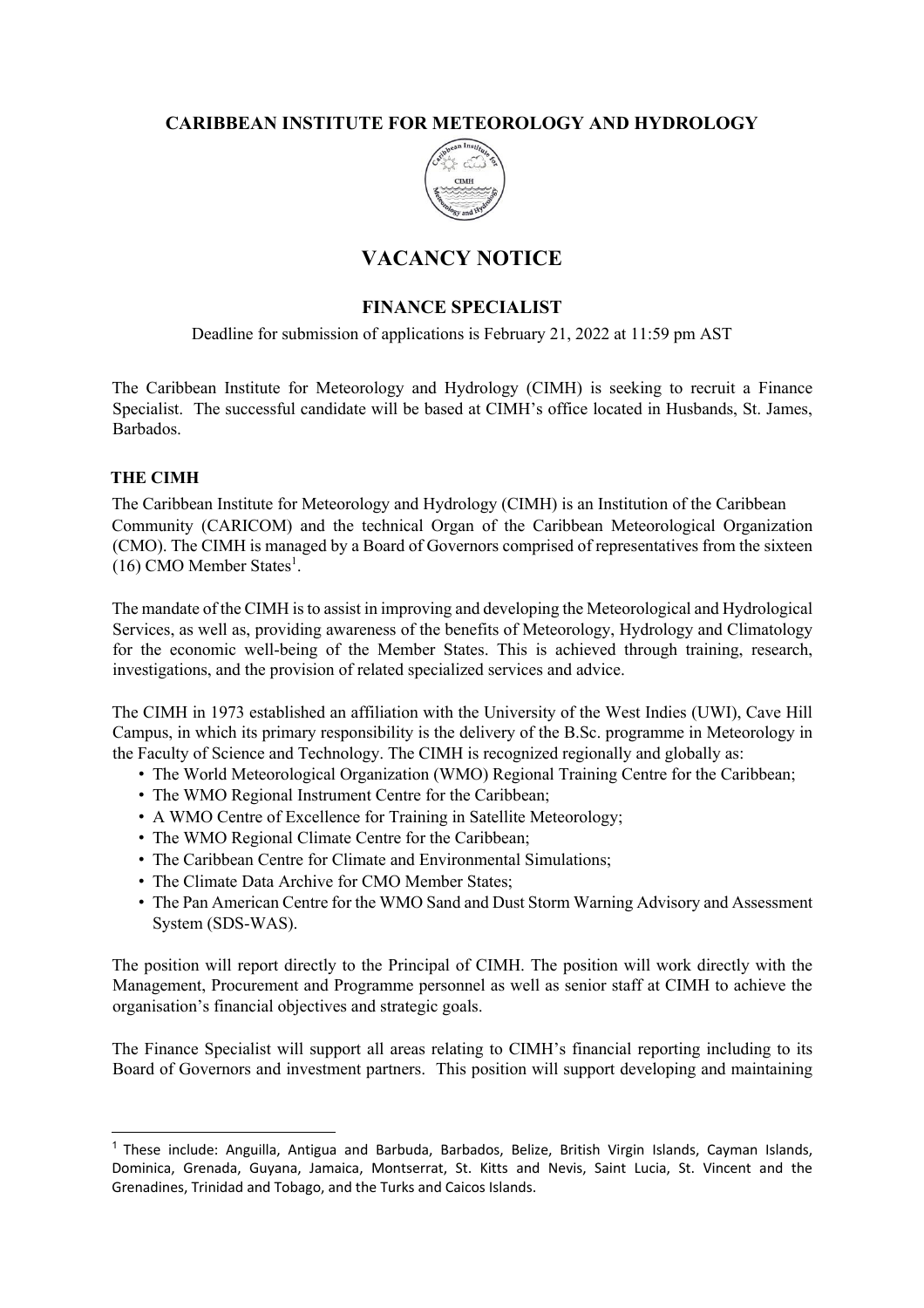accounting principles, practices and procedures to ensure accurate and timely financial statements. The Finance Specialist will ensure that financial activities are completed in a timely and accurate manner. This position addresses a multitude of financial activities including budget preparation, expenditure tracking, financial forecasting, investment planning and reporting as well as the development of financial strategies for the organisation. The Specialist will also support programme and project design, planning and implementation.

### **KEY RESPONSIBILITIES**

- 1. Maintain a documented system of Accounting Policies and Procedures;
- 2. Assist with ensuring there is the effective separation of duties and accountabilities in finance and accounting practices;
- 3. Forecast cash flow positions, related grants and available funds for investment projects and research;
- 4. Assist with ensuring that sufficient funds are available to meet ongoing operational and capital investment requirements;
- 5. Assist in determining the sustainability of CIMH programmes through financial and other data analysis;
- 6. Support CIMH's investment strategies in accordance with the policy and directives of the CIMH Board of Governors;
- 7. Support preparation, management and reporting on CIMH's budget;
- 8. Assist Management in the formulation of its overall budget and financial forecasts to support its strategic direction;
- 9. Develop and implement cost reduction analyses in all areas of the CIMH;
- 10. Lead the review of performance of projects for presentation of key issues to Management;
- 11. Develop benchmarking approaches to establish areas of potential operational improvement;
- 12. Compile and report to Management business metrics (e.g., quantifiable measures used to track and assess assets/projects such as cash flows, source of funds) as needed;
- 13. Review and recommend changes to improve CIMH's returns on its financial investments; 14. Assist in the determination of product and service pricing in relation to consulting services;
- 15. Support the management of CIMH's capital budgeting process.

### **QUALIFICATIONS AND EXPERIENCE**

- 1. A minimum of a Bachelor's Degree (with Honours) in Accounting and or Finance. Level 2 of the ACCA or equivalent accounting qualification would be an asset;
- 2. Consideration will be given to candidates with the ACCA, CPA, CGA or Certified Management Accountant designations who may lack a first degree;
- 3. Consideration will also be given to persons with business experience and 10+ years of progressively responsible experience providing financial guidance to decision-makers in a major organisation or division of a large organisation. Strong IT skills and experience customizing financial and accounting software packages to meet existing and emerging needs would be assets.

### **COMPETENCIES**

- 1. Strong interpersonal and supervisory management skills;
- 2. Excellent written and verbal communications skills;
- 3. Strong analytical, quantitative and problem-solving skills;
- 4. Proven high standards of ethics and confidentiality in handling sensitive information;
- 5. Outstanding knowledge of commonly used financial and accounting software;
- 6. Ability to work effectively with others as a team member or team leader;
- 7. Experience acting as a driver of change in an organisation;
- 8. Understand task alignment with strategic priorities and goals.